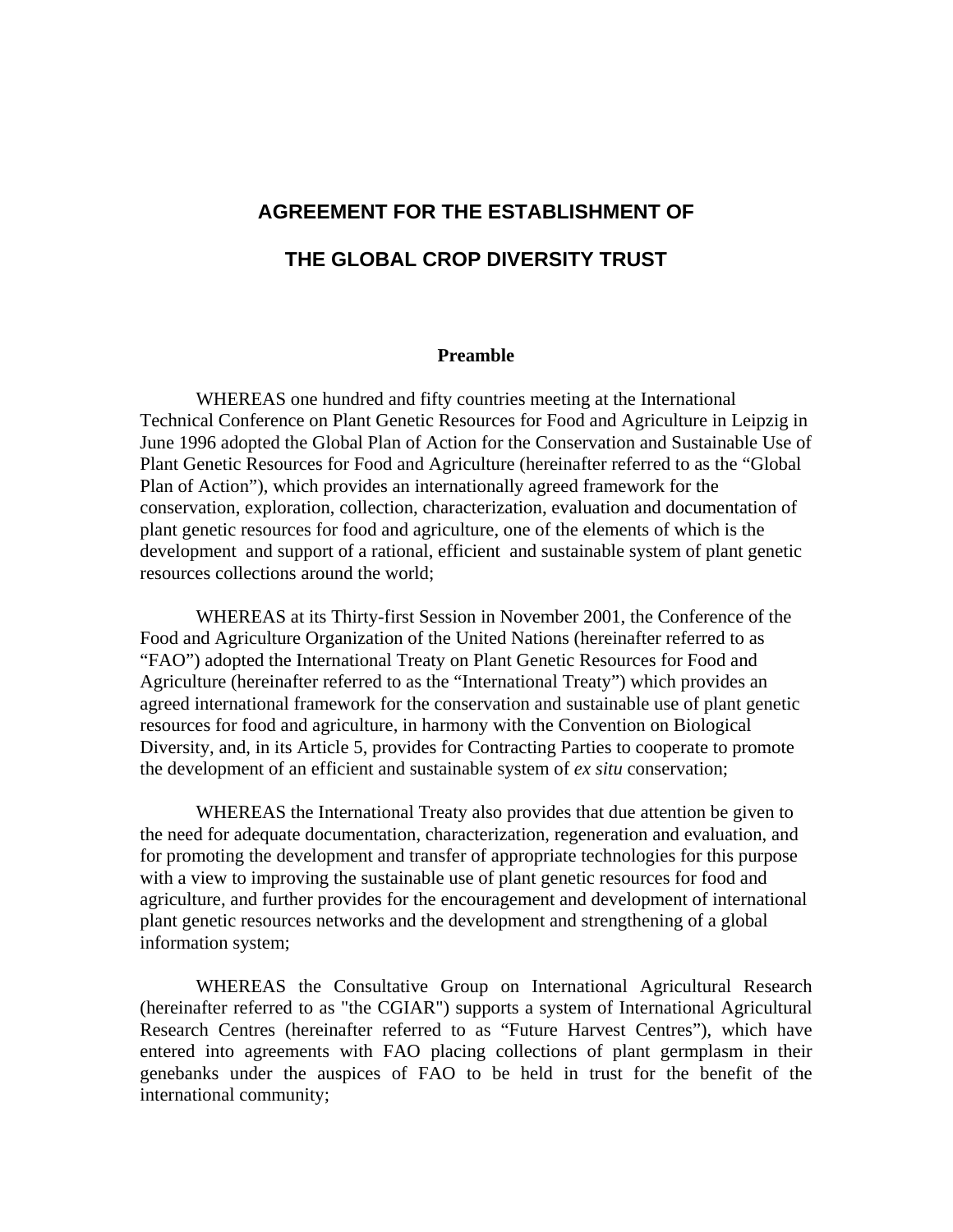WHEREAS FAO and the Future Harvest Centres of the CGIAR are promoting the establishment of a Global Crop Diversity Trust, in the form of an endowment with the objective of providing a permanent source of funds to support the long-term conservation of the *ex situ* germplasm, including characterization, documentation, evaluation and exchange of related information, knowledge and technologies, on which the world depends for food security, to operate as an essential element of the Funding Strategy of the International Treaty, with overall policy guidance from the Governing Body of the International Treaty, and within the framework of the International Treaty;

 WHEREAS the FAO Commission on Genetic Resources for Food and Agriculture, at its Ninth Regular Session in October 2002, recorded that the initiative to establish a Global Crop Diversity Trust was universally appreciated and supported, and appealed to donors to assist in the establishment of the Trust;

 WHEREAS FAO and the International Plant Genetic Resources Institute (hereinafter referred to as "IPGRI") acting on behalf of the Future Harvest Centres of the CGIAR have established an Interim Panel of Eminent Experts and have appointed an Interim Executive Secretary to oversee the establishment of the Global Crop Diversity Trust;

 WHEREAS FAO and IPGRI acting on behalf of the Future Harvest Centres of the CGIAR have called upon the Parties to this Agreement to assist them in establishing the Global Crop Diversity Trust and in providing the Trust with international legal personality;

 WHEREAS the Parties to this Agreement, acting on behalf of the international community, have agreed to establish the Global Crop Diversity Trust as an international fund with its own international legal personality, and with such other powers and authorities necessary to enable it to operate effectively and to attain its objectives;

 WHEREAS it is the understanding of the Parties to this Agreement that the Governing Body of the International Treaty<sup>1</sup> and the Trust will enter into a separate agreement, recognizing the Trust as an essential element of the Funding Strategy of the International Treaty and providing that the Trust will operate under the overall policy guidance of the Governing Body of the International Treaty,

NOW THEREFORE the Parties hereto agree as follows:

 $\overline{a}$ 

 $<sup>1</sup>$  As the Governing Body does not possess its own international legal personality, the agreement will be</sup> concluded by FAO acting on behalf of, and with the approval of, the Governing Body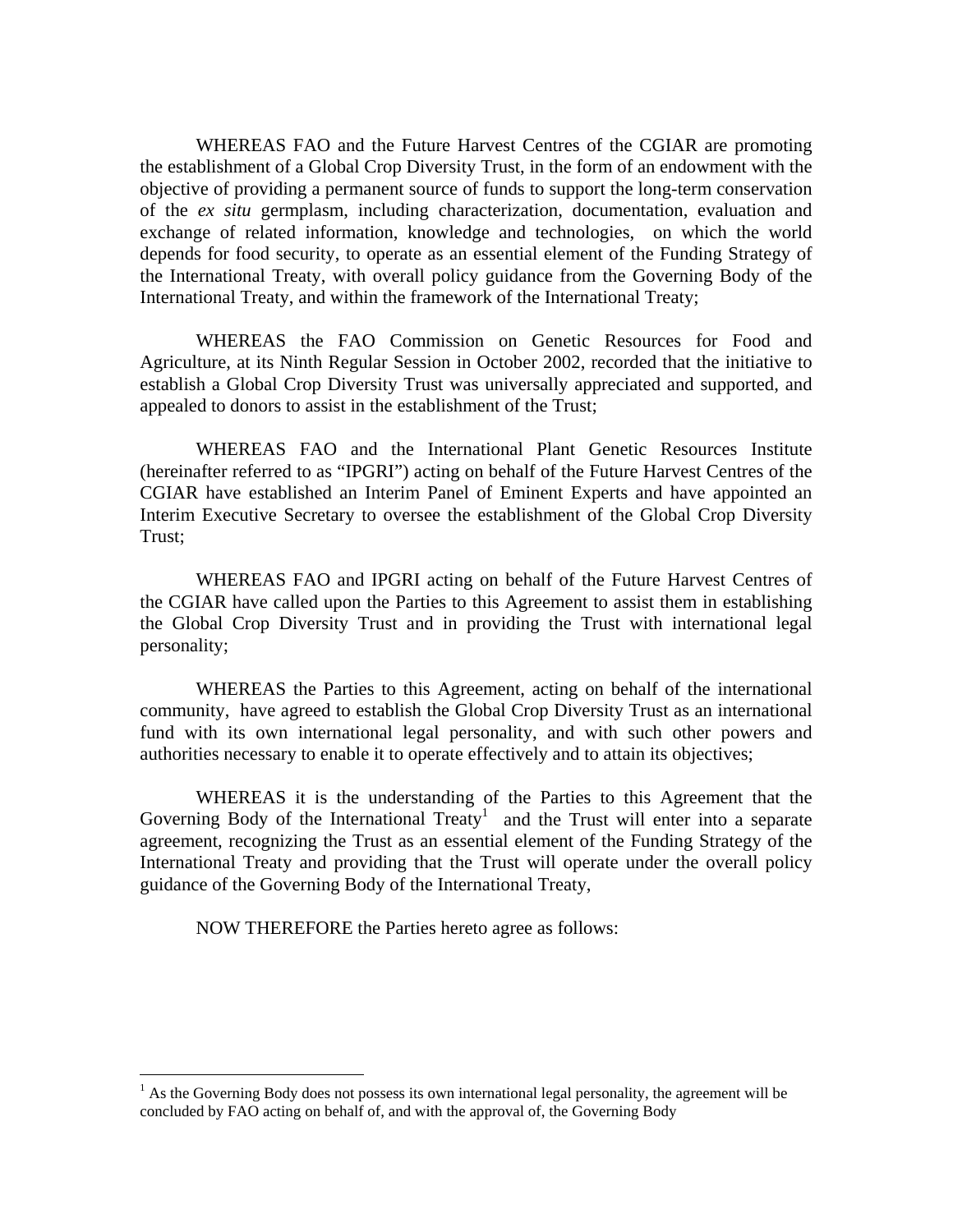#### **Article 1 - Establishment**

- (1) There is hereby established an independent international fund to be known as "the Global Crop Diversity Trust" (hereinafter referred to as "the Trust"), which is to operate in accordance with the Constitution set out in the Annex to this Agreement, as such Constitution may be amended from time to time in accordance with Article 3 of this Agreement.
- (2) The Annex to this Agreement shall form an integral part of this Agreement.

#### **Article 2 - Settlement of Disputes**

- (1) Any dispute between the Parties concerning the interpretation or application of the present Agreement that cannot be settled amicably, shall be submitted, at the request of any party to the dispute, to an arbitration tribunal.
- (2) In disputes between two parties to the dispute, the arbitral tribunal shall consist of three members. Each party shall appoint one arbitrator and the two arbitrators thus appointed shall together appoint a third arbitrator as their chairperson.
- (3) In disputes between two or more Parties, parties to the dispute with the same interest shall appoint one arbitrator jointly by agreement.
- (4) If one of the parties to the dispute fails to appoint its arbitrator and has not proceeded to do so within two months after an invitation from the other party to make such an appointment, the latter party may invite the President of the International Court of Justice to make the necessary appointment.
- (5) If the arbitrators are unable to reach agreement, in the two months following their appointment, on the choice of the third arbitrator, either party to the dispute may invite the President of the International Court of Justice to make the necessary appointment.
- (6) In the event of a vacancy in the presidency of the International Court of Justice or of the inability of the President to exercise the functions of the presidency, or in the event that the President should be a national of the party to the dispute, the appointment herein provided for may be made by the vice-president of the court or, failing her/him, by the senior judge.
- (7) Unless the parties to the dispute decide otherwise, the tribunal shall determine its own procedure.
- (8) The tribunal shall reach its decision by a majority of votes. Such decision shall be final and binding on the parties to the dispute.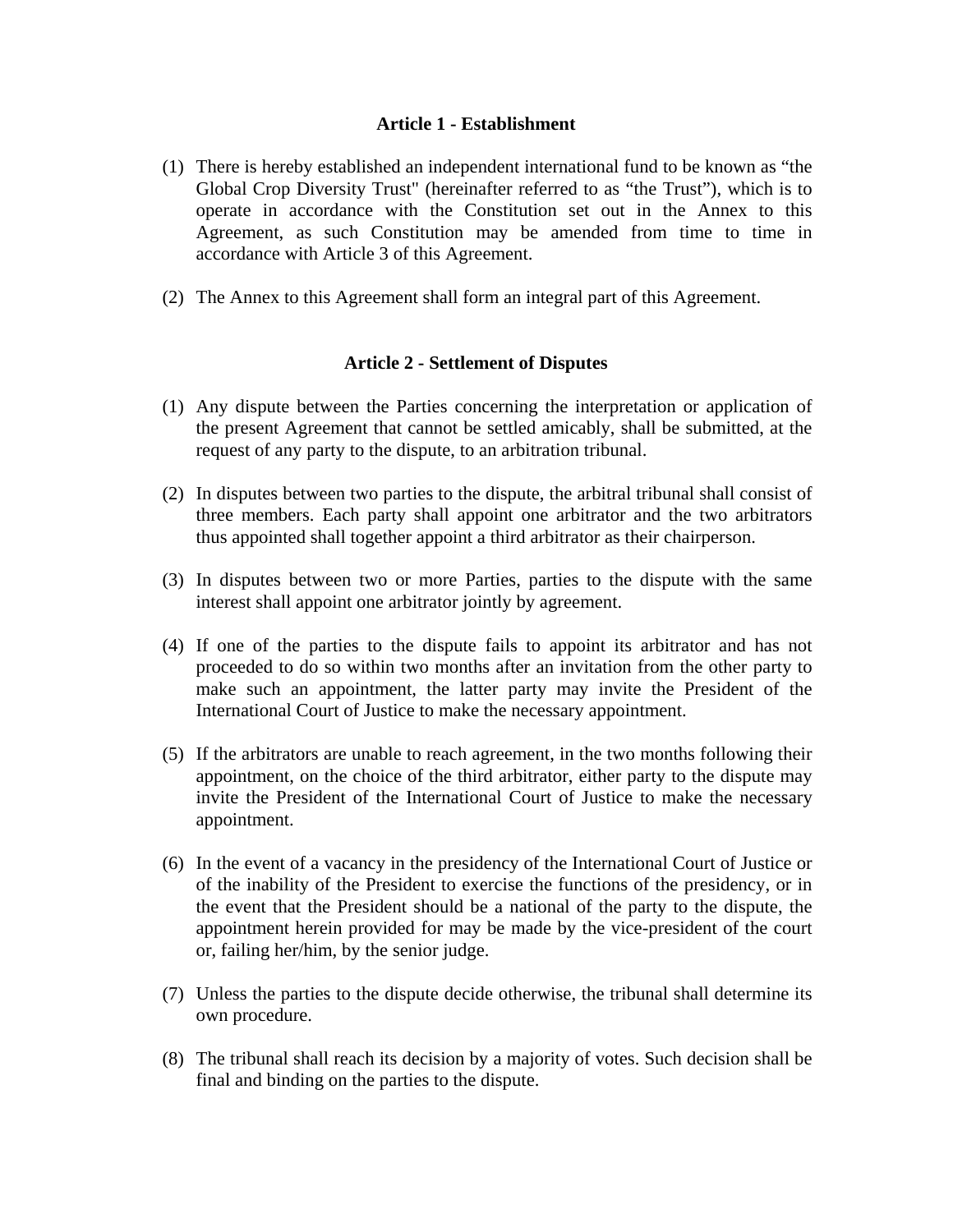## **Article 3 - Amendments of the Agreement and Annex**

- (1) Amendments to this Agreement other than to the Annex may be proposed by any Party to this Agreement.
- (2) Amendments to this Agreement other than to the Annex shall come into force for all Parties on the deposit of instruments of ratification, acceptance or approval by two-thirds of the Parties to this Agreement.
- (3) Amendments to the Annex may be made in accordance with the procedures set out in Article 19 of the Annex and shall be notified by the Depositary to all Parties to this Agreement. Amendments to the Annex shall come into force for all Parties on their approval by a majority of the Parties to this Agreement.

## **Article 4 – Signature and accession**

- (1) This Agreement shall be open for signature at FAO from 1 April 2004 to 31 March 2006 by all Members of FAO and any States that are not Members of FAO but are Members of the United Nations or any of its specialized agencies or the International Atomic Energy Agency.
- (2) This Agreement shall be open for accession by all Members of FAO and any States that are not Members of FAO but are Members of the United Nations or any of its specialized agencies or the International Atomic Energy Agency from the date on which the Agreement is closed for signature. Instruments of accession shall be deposited with the Depositary.

## **Article 5 - Entry into Force**

This Agreement shall come into force immediately upon signature or accession by seven States, provided that such States include at least four developing countries and include States from at least five of the seven FAO regions as referred to in the Basic Texts of FAO.

## **Article 6 - Termination**

 Any Party to this Agreement may, by written instrument to the Depositary, denounce this Agreement. Such termination of the consent to be bound shall become effective three months after the date on which such instrument is received.